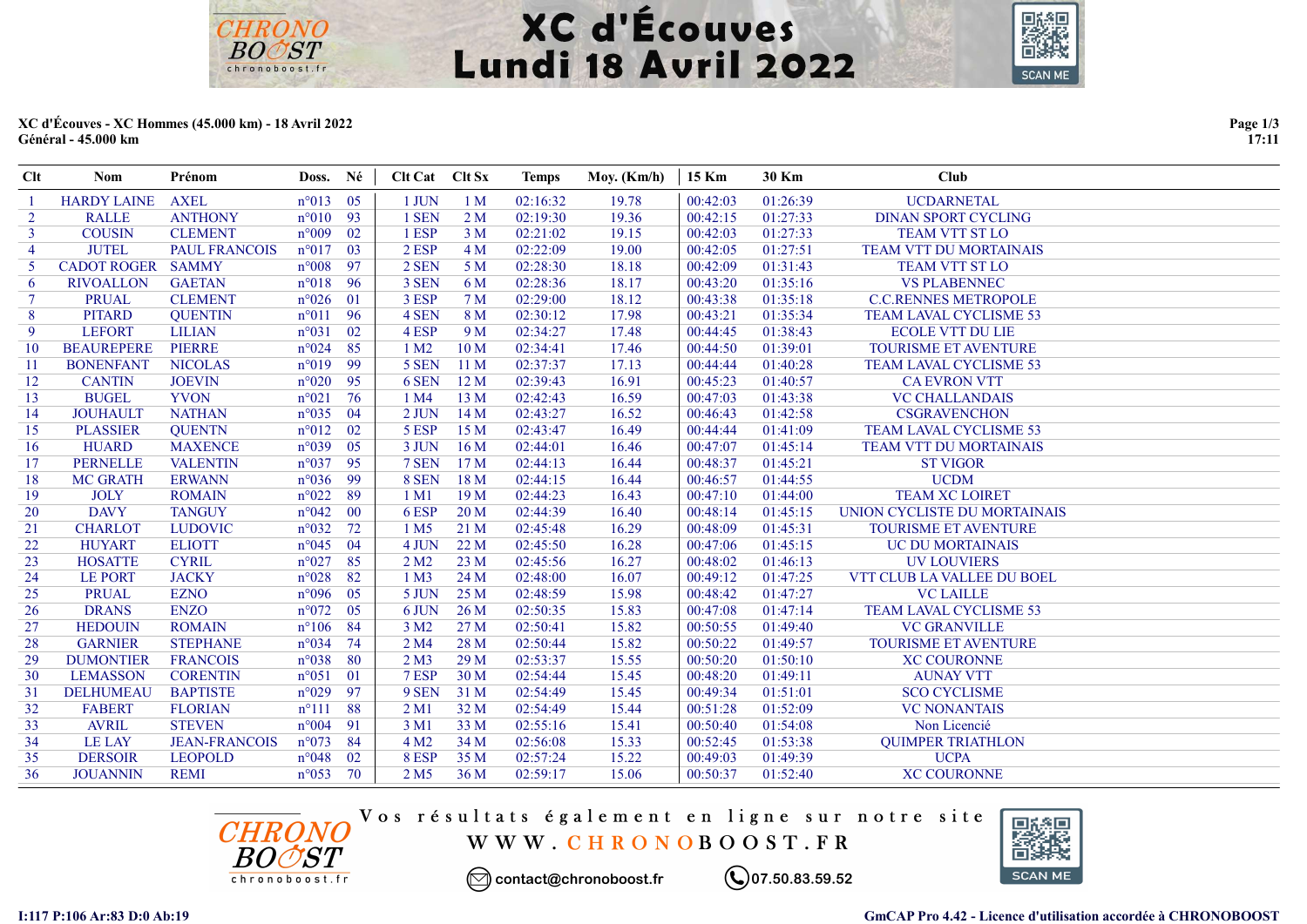



## XC d'Écouves - XC Hommes (45.000 km) - 18 Avril 2022 Général - 45.000 km

**CHRONO BOOST** 

chronoboost.fl

| Clt | <b>Nom</b>        | Prénom             | Doss. Né          |        | <b>Clt Cat</b>    | Clt Sx | <b>Temps</b> | Moy. (Km/h) | 15 Km    | 30 Km    | <b>Club</b>                  |
|-----|-------------------|--------------------|-------------------|--------|-------------------|--------|--------------|-------------|----------|----------|------------------------------|
| 37  | <b>CHENAIS</b>    | <b>STEVEN</b>      | $n^{\circ}005$    | 88     | 4 M1              | 37 M   | 03:00:31     | 14.96       | 00:52:02 | 01:54:39 | TOURISME ET AVENTURE         |
| 38  | <b>HURE</b>       | <b>JULIEN</b>      | $n^{\circ}050$    | -98    | <b>10 SEN</b>     | 38 M   | 03:01:09     | 14.90       | 00:50:55 | 01:54:43 | <b>AC SOTTEVILLE</b>         |
| 39  | <b>BOUTIGNY</b>   | <b>FRANCOIS</b>    | $n^{\circ}083$    | 85     | 5 M <sub>2</sub>  | 39 M   | 03:01:21     | 14.89       | 00:52:33 | 01:53:45 | <b>VTT HANAPSIEN</b>         |
| 40  | <b>ARIZZI</b>     | <b>AURELIEN</b>    | $n^{\circ}064$    | 90     | 5 M1              | 40 M   | 03:01:33     | 14.87       | 00:50:53 | 01:53:00 | <b>UC DARNETAL</b>           |
| 41  | <b>ESTEVES</b>    | <b>AURELIEN</b>    | $n^{\circ}041$    | 79     | 3 M3              | 41 M   | 03:02:07     | 14.83       | 00:52:04 | 01:54:41 | VINEUIL SPORT CYCLISME       |
| 42  | <b>CATTAERT</b>   | <b>JONATHAN</b>    | $n^{\circ}057$    | 89     | 6 M1              | 42 M   | 03:03:39     | 14.70       | 00:53:54 | 01:55:59 | <b>ACV BALLAN MIRE</b>       |
| 43  | <b>COUTELLIER</b> | <b>VALENTIN</b>    | $n^{\circ}109$    | 02     | 9 ESP             | 43 M   | 03:04:21     | 14.65       | 00:52:59 | 01:56:01 | <b>TEAM XC LOIRET</b>        |
| 44  | <b>PITON</b>      | <b>YOAN</b>        | $n^{\circ}080$    | 86     | 6 M <sub>2</sub>  | 44 M   | 03:05:07     | 14.59       | 00:54:15 | 01:59:00 | UC SUD 53                    |
| 45  | <b>TRAVERS</b>    | <b>PIERRICK</b>    | $n^{\circ}054$    | $00\,$ | <b>10 ESP</b>     | 45 M   | 03:05:15     | 14.58       | 00:50:06 | 01:54:18 | <b>VC PACEEN</b>             |
| 46  | <b>DUPERRAY</b>   | <b>SIMON</b>       | $n^{\circ}063$    | 88     | 7 M1              | 46 M   | 03:05:23     | 14.56       | 00:51:41 | 01:55:31 | NION CYCLISTE ALENCON DAMIGN |
| 47  | <b>MARCHAND</b>   | <b>SEBASTIEN</b>   | $n^{\circ}056$    | 76     | 3 M4              | 47 M   | 03:06:07     | 14.51       | 00:53:42 | 01:58:45 | <b>TEAM T.S.M</b>            |
| 48  | <b>LOUPIL</b>     | <b>EDDIE</b>       | n°097             | 87     | 7 M <sub>2</sub>  | 48 M   | 03:07:16     | 14.42       | 00:52:00 | 01:54:52 | NION CYCLISTE ALENCON DAMIGN |
| 49  | <b>GODIN</b>      | <b>REMI</b>        | $n^{\circ}069$    | -99    | <b>11 SEN</b>     | 49 M   | 03:07:28     | 14.40       | 00:54:15 | 01:59:21 | <b>EA SOTTEVILLE</b>         |
| 50  | <b>LAIR</b>       | <b>ERIC</b>        | $n^{\circ}077$    | 74     | 4 M4              | 50 M   | 03:07:31     | 14.40       | 00:54:37 | 01:59:26 | <b>ACBELMONTAISE</b>         |
| 51  | <b>GUIDARD</b>    | <b>GWEN</b>        | $n^{\circ}102$    | 71     | 3 M <sub>5</sub>  | 51 M   | 03:07:41     | 14.39       | 00:54:12 | 01:59:17 | VELO SPORT CHAMBRAISIEN      |
| 52  | <b>LANDEAU</b>    | <b>PETER</b>       | $n^{\circ}081$    | 86     | 8 M <sub>2</sub>  | 52 M   | 03:09:29     | 14.25       | 00:54:13 | 01:59:25 | <b>CA EVRON VTT</b>          |
| 53  | <b>THIERRY</b>    | <b>LAURENT</b>     | $n^{\circ}075$    | 88     | 8 M1              | 53 M   | 03:10:22     | 14.18       | 00:51:41 | 01:54:42 | <b>UCDARNETAL</b>            |
| 54  | <b>RIPEAUX</b>    | <b>DIDIER</b>      | $n^{\circ}062$    | 70     | 4 M <sub>5</sub>  | 54 M   | 03:13:51     | 13.93       | 00:56:21 | 02:02:59 | <b>VTT HANAPSIEN</b>         |
| 55  | <b>SAUDUBRAY</b>  | <b>ERICK</b>       | $n^{\circ}079$    | 63     | 1 M <sub>6</sub>  | 55 M   | 03:15:14     | 13.83       | 00:58:38 | 02:06:43 | <b>CA EVRON VTT</b>          |
| 56  | <b>BOUCHER</b>    | <b>GUILLAUME</b>   | $n^{\circ}061$    | 87     | 9 M <sub>2</sub>  | 56 M   | 03:15:22     | 13.82       | 00:56:16 | 02:04:50 | <b>CA EVRON VTT</b>          |
| 57  | <b>HAMEL</b>      | <b>OLIVIER</b>     | $n^{\circ}052$    | 68     | 5 M <sub>5</sub>  | 57 M   | 03:17:07     | 13.70       | 00:56:44 | 02:06:49 | <b>TOURISME ET AVENTURE</b>  |
| 58  | <b>BERARD</b>     | <b>ALEXANDRE</b>   | $n^{\circ}084$    | 95     | <b>12 SEN</b>     | 58 M   | 03:17:13     | 13.69       | 00:56:13 | 02:04:01 | <b>VTT HANAPSIEN</b>         |
| 59  | <b>HUAULME</b>    | <b>EMMANUEL</b>    | $n^{\circ}099$    | 83     | 10 M <sub>2</sub> | 59 M   | 03:17:13     | 13.69       | 01:00:23 | 02:07:16 | <b>CA EVRON VTT</b>          |
| 60  | <b>NOUVELLON</b>  | <b>YANNICK</b>     | $n^{\circ}070$    | - 84   | 11 M <sub>2</sub> | 60 M   | 03:19:44     | 13.52       | 00:56:30 | 02:04:57 | <b>ACT</b>                   |
| 61  | <b>MOUS</b>       | <b>GUILLAUME</b>   | $n^{\circ}098$    | 92     | 9 M1              | 61 M   | 03:21:19     | 13.41       | 00:57:18 | 02:04:06 | <b>TCJ</b>                   |
| 62  | <b>BOURSIER</b>   | <b>CYRIL</b>       | $n^{\circ}082$    | 77     | 5 M4              | 62 M   | 03:22:03     | 13.36       | 00:57:35 | 02:07:25 | <b>SAINT LEGER CYCLISME</b>  |
| 63  | <b>COUROUX</b>    | <b>DAVID</b>       | $n^{\circ}101$    | 72     | 6 M <sub>5</sub>  | 63 M   | 03:22:18     | 13.35       | 00:58:41 | 02:08:24 | Non Licencié                 |
| 64  | <b>CANTIN</b>     | <b>LENAIC</b>      | $n^{\circ}065$    | - 99   | <b>13 SEN</b>     | 64 M   | 03:22:22     | 13.34       | 00:54:11 | 02:03:32 | <b>CA EVRON VTT</b>          |
| 65  | LE ROI            | <b>JEAN-PIERRE</b> | $n^{\circ}055$    | 75     | 6 M4              | 65 M   | 03:23:09     | 13.29       | 00:59:57 | 02:09:22 | <b>A MI CHEMIN</b>           |
| 66  | <b>BERNIER</b>    | <b>EMILIEN</b>     | $n^{\circ}095$    | 02     | <b>11 ESP</b>     | 66 M   | 03:24:15     | 13.22       | 00:58:27 | 02:07:41 | <b>UC DARNETAL</b>           |
| 67  | <b>BOULLENGER</b> | <b>MICKAEL</b>     | $n^{\circ}087$    | 83     | 12 M <sub>2</sub> | 67 M   | 03:25:17     | 13.15       | 00:58:56 | 02:10:31 | <b>BRECE SPORT VTT</b>       |
| 68  | <b>DEGEZELLE</b>  | <b>DAMIEN</b>      | $n^{\circ}058$    | - 86   | 13 M <sub>2</sub> | 68 M   | 03:26:52     | 13.05       | 00:55:44 | 02:05:12 | <b>XC COURONNE</b>           |
| 69  | <b>LEBOSSE</b>    | <b>PATRICE</b>     | $n^{\circ}076$ 61 |        | 2 M <sub>6</sub>  | 69 M   | 03:27:36     | 13.01       | 01:00:01 | 02:11:09 | <b>XC COURONNE</b>           |
| 70  | <b>BOURHIS</b>    | <b>OLIVIER</b>     | $n^{\circ}100$    | 72     | 7 M <sub>5</sub>  | 70 M   | 03:29:19     | 12.90       | 00:57:03 | 02:06:30 | <b>TEAM XC ROAD 27</b>       |
| 71  | <b>MARIE</b>      | <b>MORGAN</b>      | $n^{\circ}093$    | 88     | 10 M1             | 71 M   | 03:32:01     | 12.74       | 01:00:45 | 02:13:08 | <b>UCPA</b>                  |
| 72  | <b>TASSIN</b>     | <b>LAURENT</b>     | $n^{\circ}002$ 82 |        | 4 M3              | 72 M   | 03:32:05     | 12.73       | 00:59:50 | 02:13:27 | Non Licencié                 |



Vos résultats également en ligne sur notre site WWW.CHRONOBOOST.FR



◯ contact@chronoboost.fr

 $\mathbb{Q}$ 07.50.83.59.52

I:117 P:106 Ar:83 D:0 Ab:19 GmCAP Pro 4.42 - Licence d'utilisation accordée à CHRONOBOOST

Page 2/3 17:11